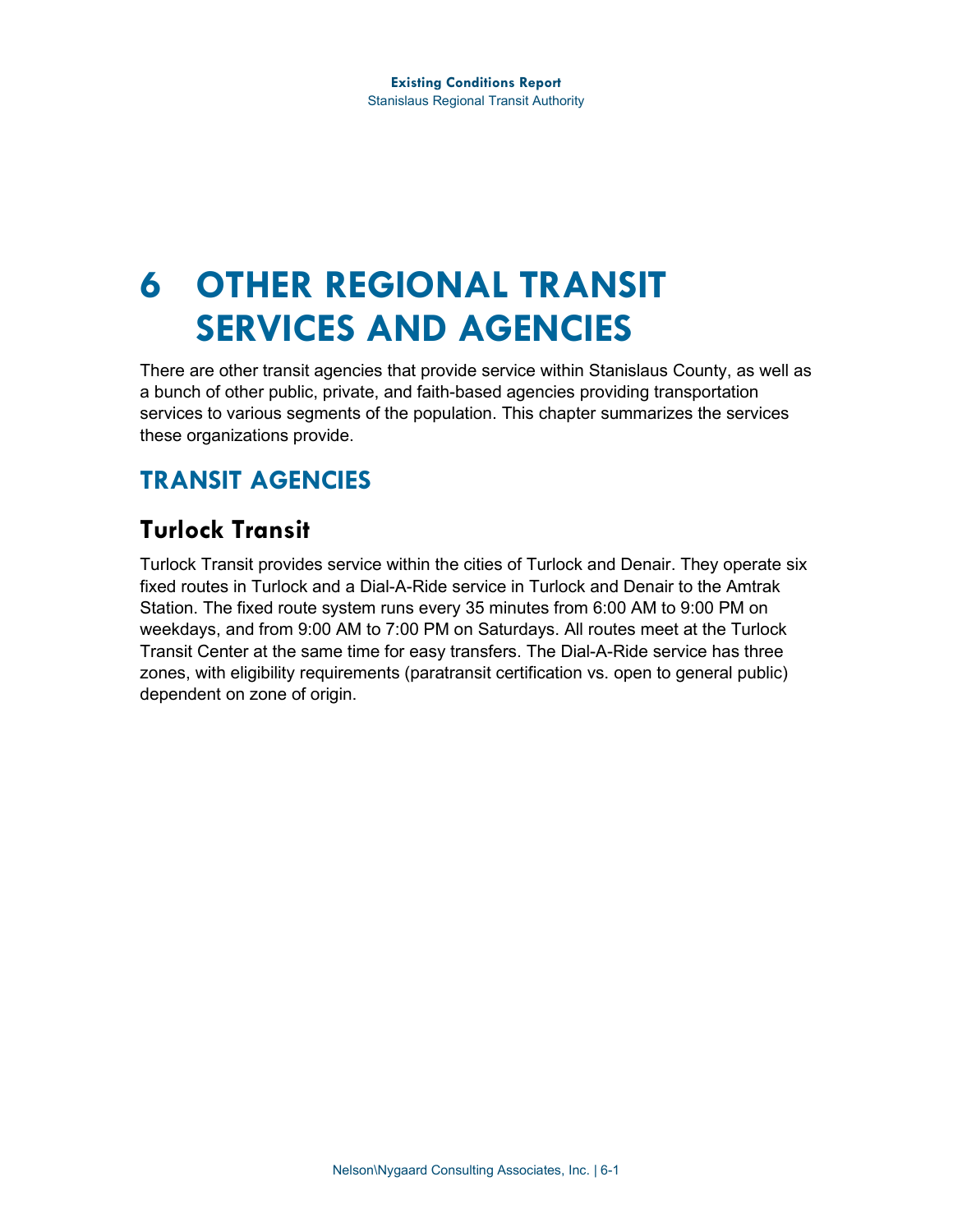

**Figure 74 Turlock Transit Fixed Route Network**

Source: Turlock Transit Website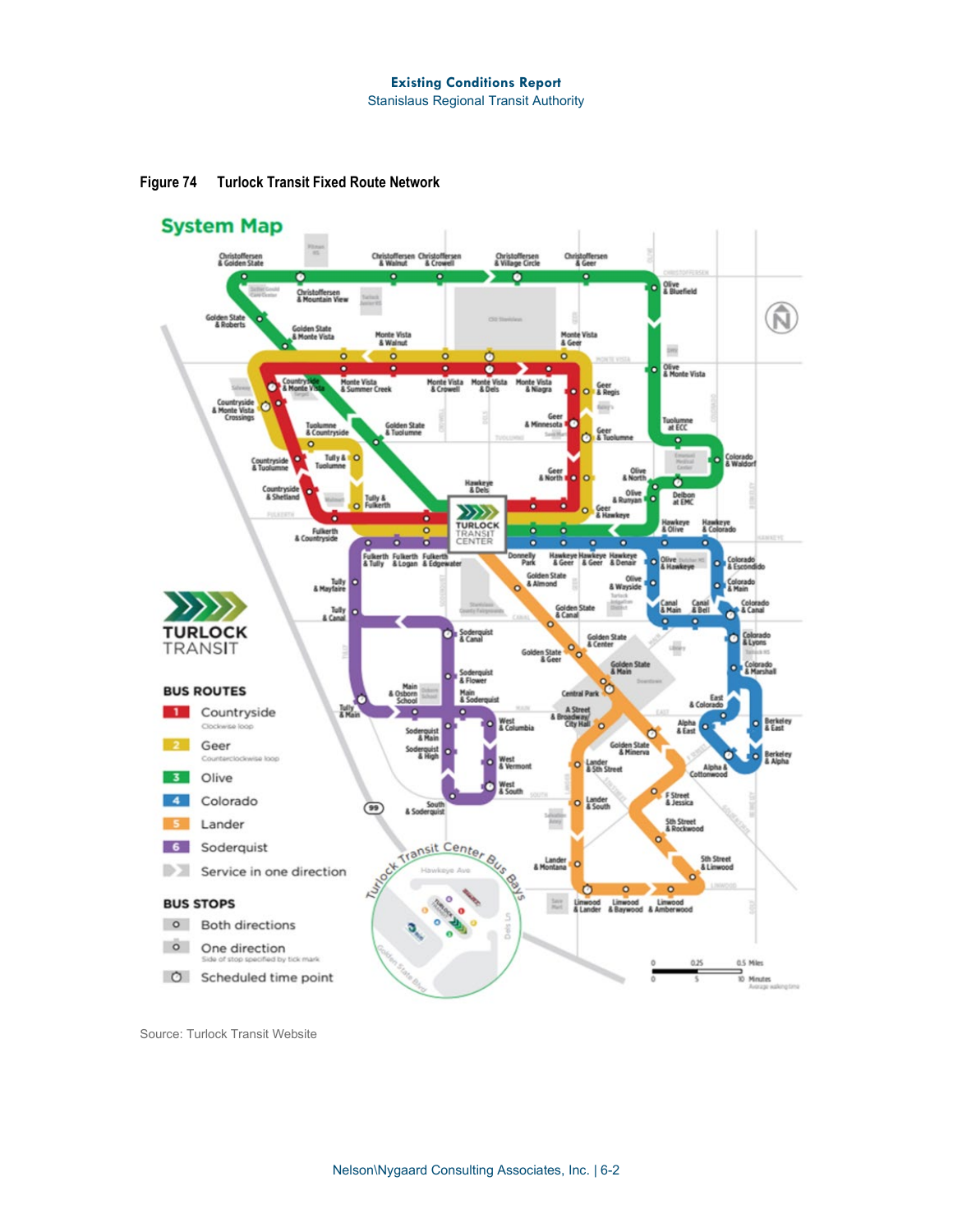#### **Existing Conditions Report**

Stanislaus Regional Transit Authority

**Figure 75 Turlock Transit Dial-A-Ride Zones**



Source: Turlock Transit Website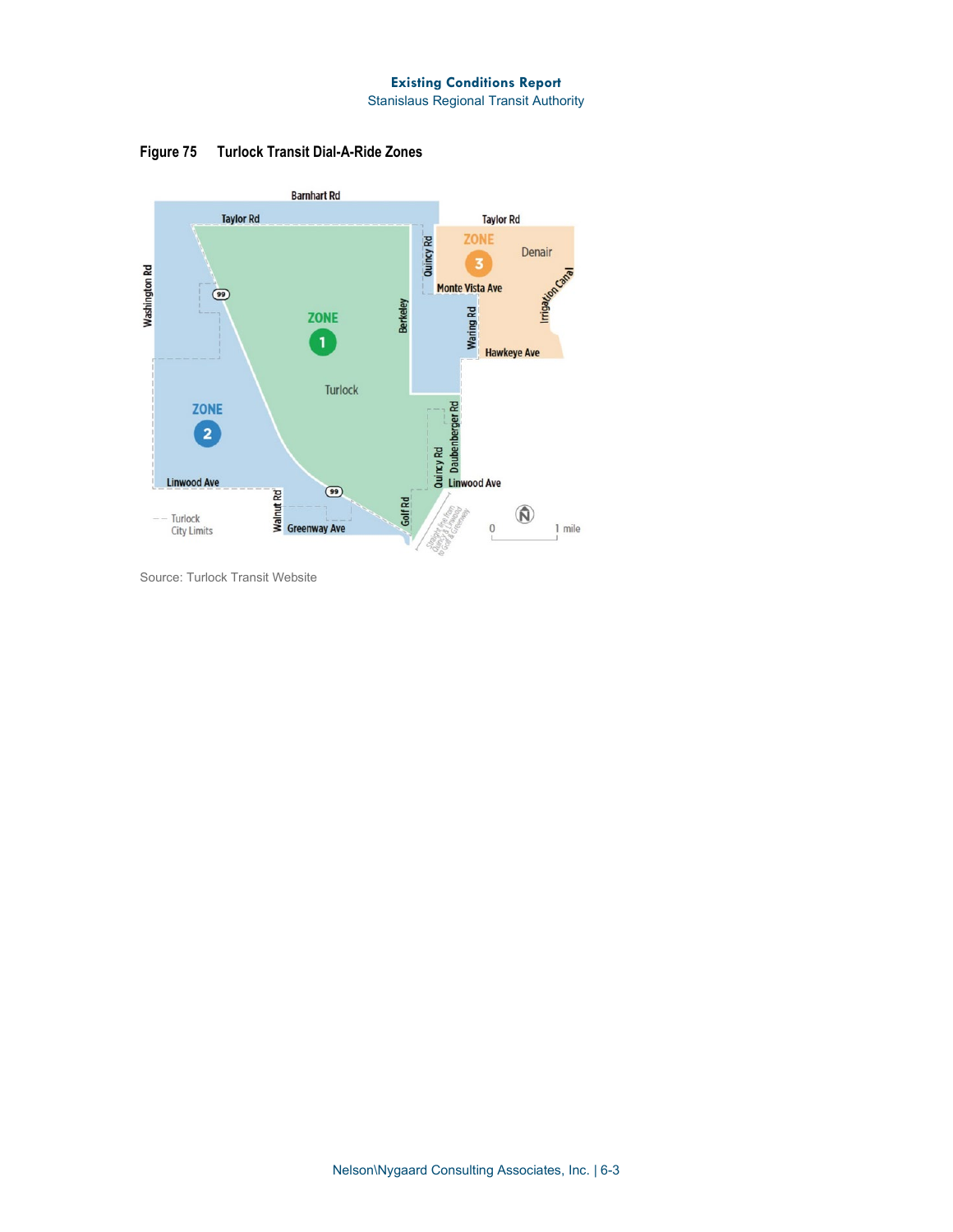# **Passenger Rail**

Amtrak San Joaquins is an intercity passenger rail service operating between Bakersfield and Sacramento, with a spur to Oakland at Stockton, California. Amtrak serves two stations in Stanislaus County, one in Modesto which connects to Route 25, and the other in Denair.



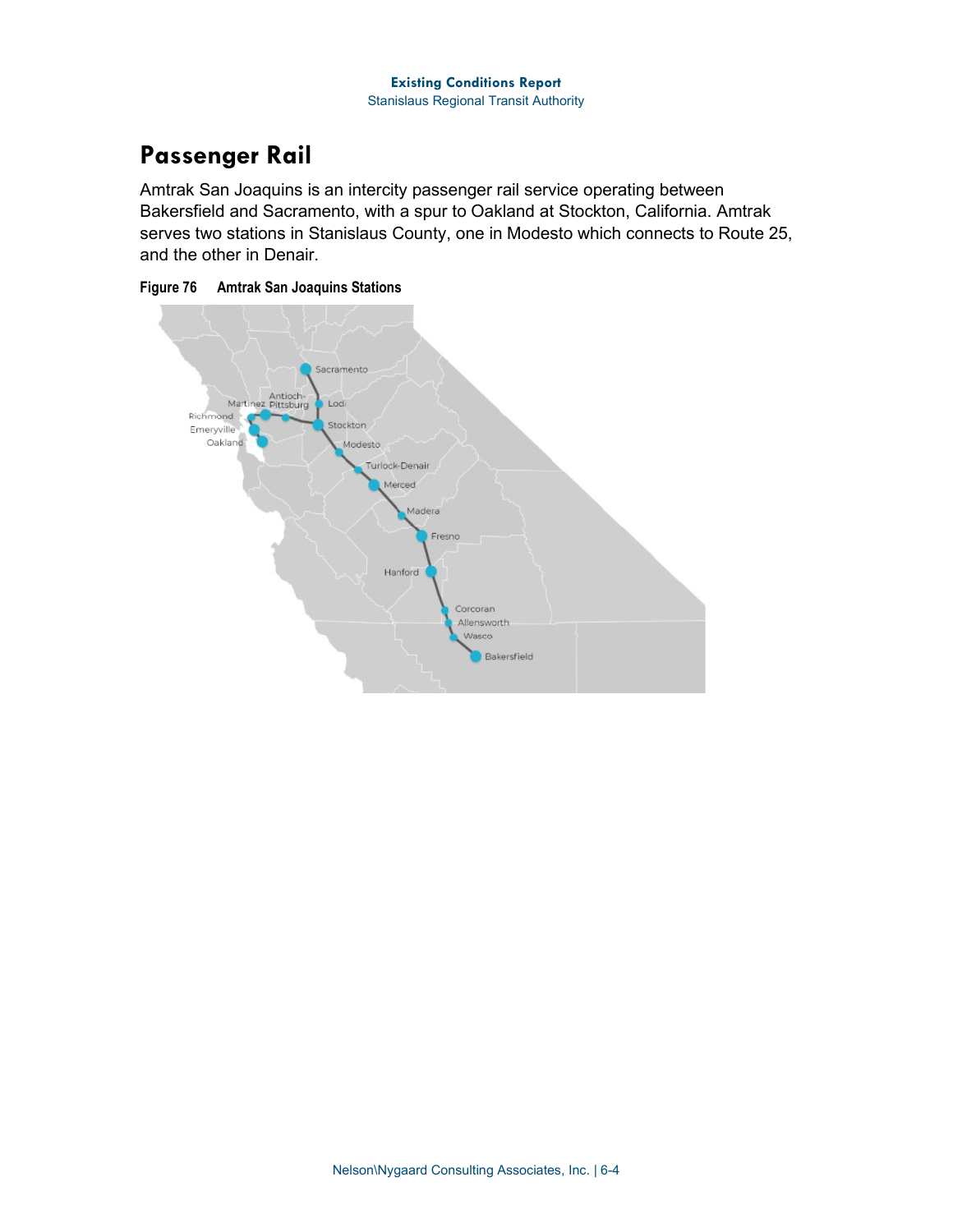### **HUMAN SERVICE AGENCIES**

# **MOVE**

MOVE is the Consolidated Transportation Services Agency (CTSA) for Stanislaus County. As a CTSA, MOVE is responsible for coordinating and offering support to meet the transit needs of Stanislaus County's senior and disabled communities. MOVE currently supports several different programs including:

- Travel training Training to get individuals comfortable with riding fixed route transit in Stanislaus County
- **The BRIDGES Volunteer Driver Program A program designed to provide** transportation to persons who are unable to use public transit or Stanislaus County's existing volunteer driver programs
- **PASS A fare assistance subsidy pilot program that provides transit** passes/tickets for low-income disabled residents and low-income seniors
- VetsVan Volunteer Driver program A program that provides rides for veterans with limited mobility who have no other way to get to medical appointments. Volunteers drive wheelchair accessible vans that are provided by the program.
- Volunteers on the Go (VOGO) A volunteer-based ride-hailing service pilot project in San Joaquin and Stanislaus Counties

MOVE also assists other human services agencies with coordination and technical assistance and conducts ADA Paratransit Eligibility interviews throughout Stanislaus County on behalf of the transit agencies, Ride the S and Turlock Transit.

## **GOVERNMENT AGENCIES**

### **Stanislaus Council of Governments (StanCOG)**

StanCOG is a government agency responsible for addressing transportation issues in Stanislaus County. StanCOG is governed by a board that includes representatives from various cities in Stanislaus County, as well as the county itself. StanCOG supports several different programs including:

- Dibs A joint program operated by StanCOG, San Joaquin Council of Governments, and the Merced County Association of Governments. Dibs offers trip planning information for commuters and initiating subsidized vanpools through Enterprise or [CalVans](https://calvans.org/) [4](#page-4-0) .
- Farmworker Vanpool Program A program available to the public and qualified agricultural workers with vans to drive themselves and others to work.

<span id="page-4-0"></span><sup>4</sup> CalVans is a public transit agency that provides farmworker and commuter vanpool services. CalVans provides drivers with vans to drive others (as well as themselves) to work or school, providing assistance if needed, and paying for routine maintenance, insurance, repairs, as well as gas -all for a small fee for users.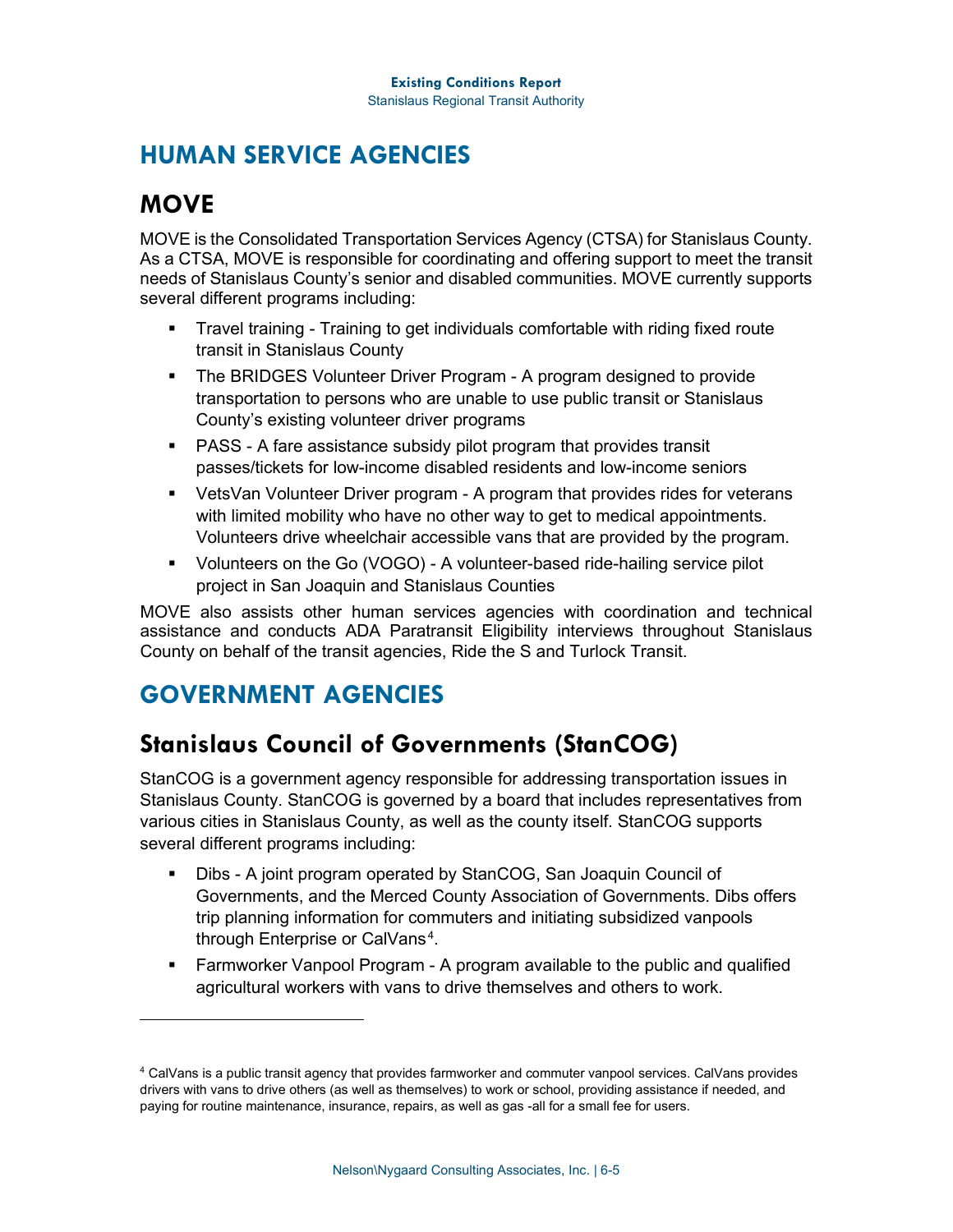#### **Stanislaus County Departments and Local Agencies**

The following figure includes a list of county departments and local agencies that provide transportation service in Stanislaus County. The list includes organizations identified in the 2021 online surveys that was conducted by MOVE. Data from the 2015 survey is also included.

| <b>Organization</b>                                        | Dept./Program                            |
|------------------------------------------------------------|------------------------------------------|
| Keyes Union School District                                | N/A                                      |
| Stanislaus County Behavioral Health and Recovery Services* | Children System of Care                  |
| Stanislaus County Behavioral Health and Recovery Services* | <b>Family Partnership Center</b>         |
| Stanislaus County Behavioral Health and Recovery Services* | Senior Access Treatment Team             |
| Stanislaus County Community Services Agency*               | N/A                                      |
| Stanislaus County Veterans Advisory to Commission*         | <b>Veterans Transportation Committee</b> |

#### **Figure 77 Transportation Services by Stanislaus County Departments and Local Agencies**

Note: An asterisk (\*) denotes providers who were included in the 2015 Coordinated Plan transportation service inventory Sources: 2022 StanCOG Public Transit – Human Services Coordinated Plan, 2015 StanCOG Public Transit – Human Services Coordination Plan

#### **FAITH-BASED ORGANIZATIONS**

Faith-based organizations also provide transportation service in Stanislaus County. [Figure 76](#page-5-0) is the list of faith-based organizations identified in the 2015 and 2021 Human Services Coordinated Plans.

<span id="page-5-0"></span>

| Figure 78 | <b>Transportation Services by Faith-Based Organizations</b> |
|-----------|-------------------------------------------------------------|
|-----------|-------------------------------------------------------------|

| <b>Organization</b>                     | Dept./Program                               |
|-----------------------------------------|---------------------------------------------|
| Catholic CharitiesDiocese of Stockton*  | <b>Senior Services</b>                      |
| Catholic Charities Diocese of Stockton  | Transportation                              |
| Catholic Charities Diocese of Stockton* | <b>Veteran Families Supportive Services</b> |
| Ralston Tower*                          | N/A                                         |
| The Salvation Army*                     | Berberian Homeless and Transition Center    |
| The Salvation Army*                     | Veterans Grant & Per Diem Program           |

Note: An asterisk (\*) denotes providers who were included in the 2015 Coordinated Plan transportation service inventory Sources: 2022 StanCOG Public Transit – Human Services Coordinated Plan, 2015 StanCOG Public Transit

– Human Services Coordination Plan